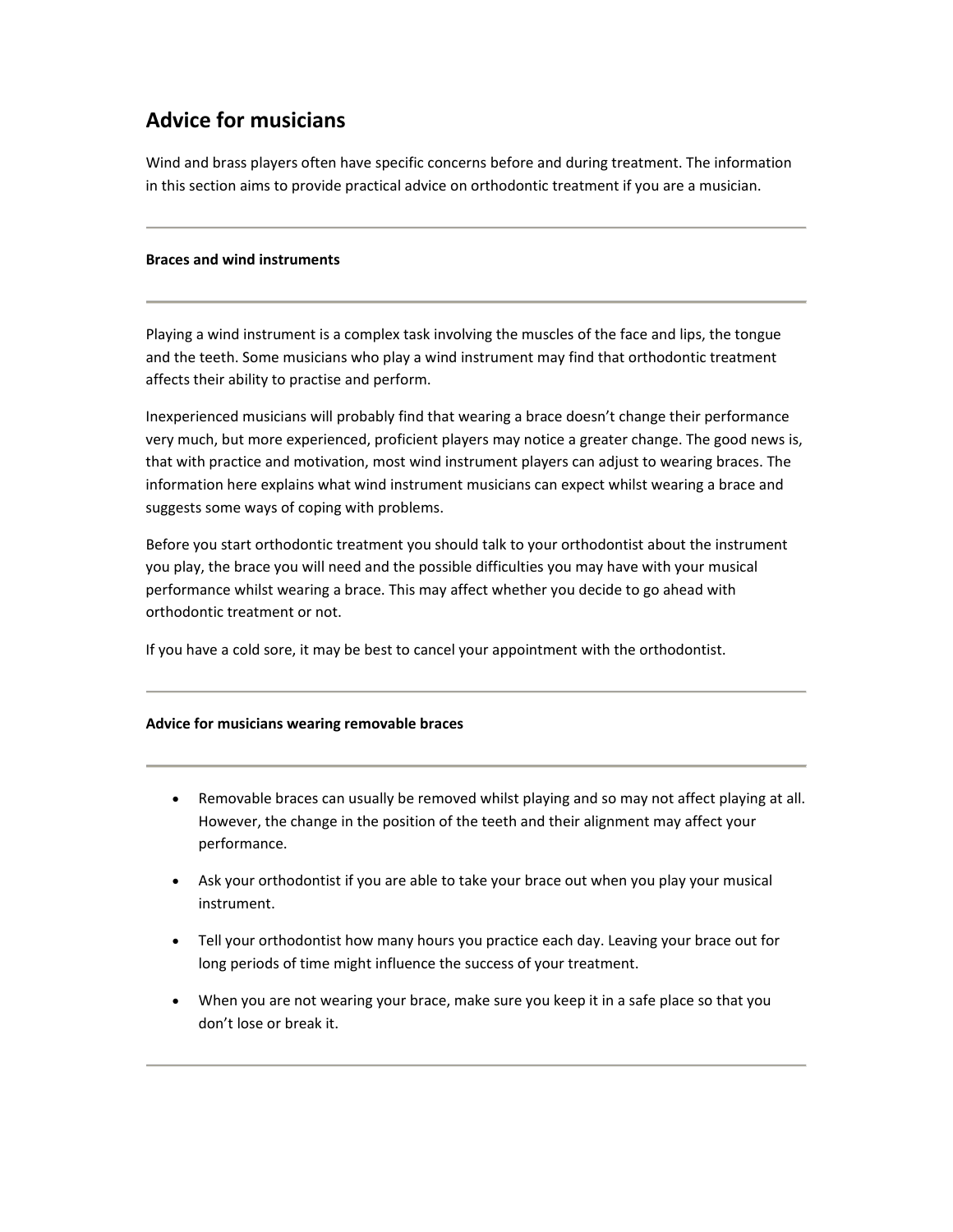- Most wind instrument musicians will get used to wearing a fixed brace within a few months. The more you practice, the quicker you will adjust to your new brace.
- If you play a woodwind instrument such as a clarinet or saxophone, you may adjust to your new brace very quickly.
- If you play a brass instrument such as a trumpet or trombone you may have problems playing high notes, especially soon after your brace is first fitted.
- If you are having a new brace fitted, try to arrange this at a time when you don't have important music exams, auditions or performances. Your music teacher should be able to advise you about important dates.
- Some types of fixed brace may be more difficult to get used to than others. Before you start orthodontic treatment make sure your orthodontist knows that you play a wind instrument.
- If your musical performance is very important to you, it may be possible for your orthodontist to fit part of your brace to see how you cope with this before having the whole brace fitted. Ask your orthodontist about this.
- Your brace may rub the inside of your lips and cheeks. Various products made of plastic or wax can be used to protect your lips when you are playing. Ask your orthodontist what would be most suitable for you. Because the mouthpiece of a brass instrument is pressed against the lips, some players find that the inside of their lips become sore whilst practising or performing. If this is a problem for you, ask your music teacher if your mouthpiece can be changed for a larger one to spread the load more. Wind instrument players sometimes get a dry mouth whilst practising or performing.
- Because the mouthpiece of a brass instrument is pressed against the lips, some players find that the inside of their lips become sore whilst practising or performing. If this is a problem for you, ask your music teacher if your mouthpiece can be changed for a larger one to spread the load more.
- Wind instrument players sometimes get a dry mouth whilst practising or performing. Consider practising for no more than 10 to 15 minutes at a time and take regular breaks to drink plenty of water during the practice sessions or performances. Refrain from drinking fruit drinks, fizzy drinks and sugary drinks which can all damage your teeth.
- If you have teeth removed as part of your treatment, it may be a good idea to stop playing your instrument for approximately two weeks until healing has occurred. Ask your dentist for advice.
- When your orthodontic treatment is finished and your brace is removed it will take a little while to get used to playing without a brace, but your new tooth positions should not affect your ability to play.